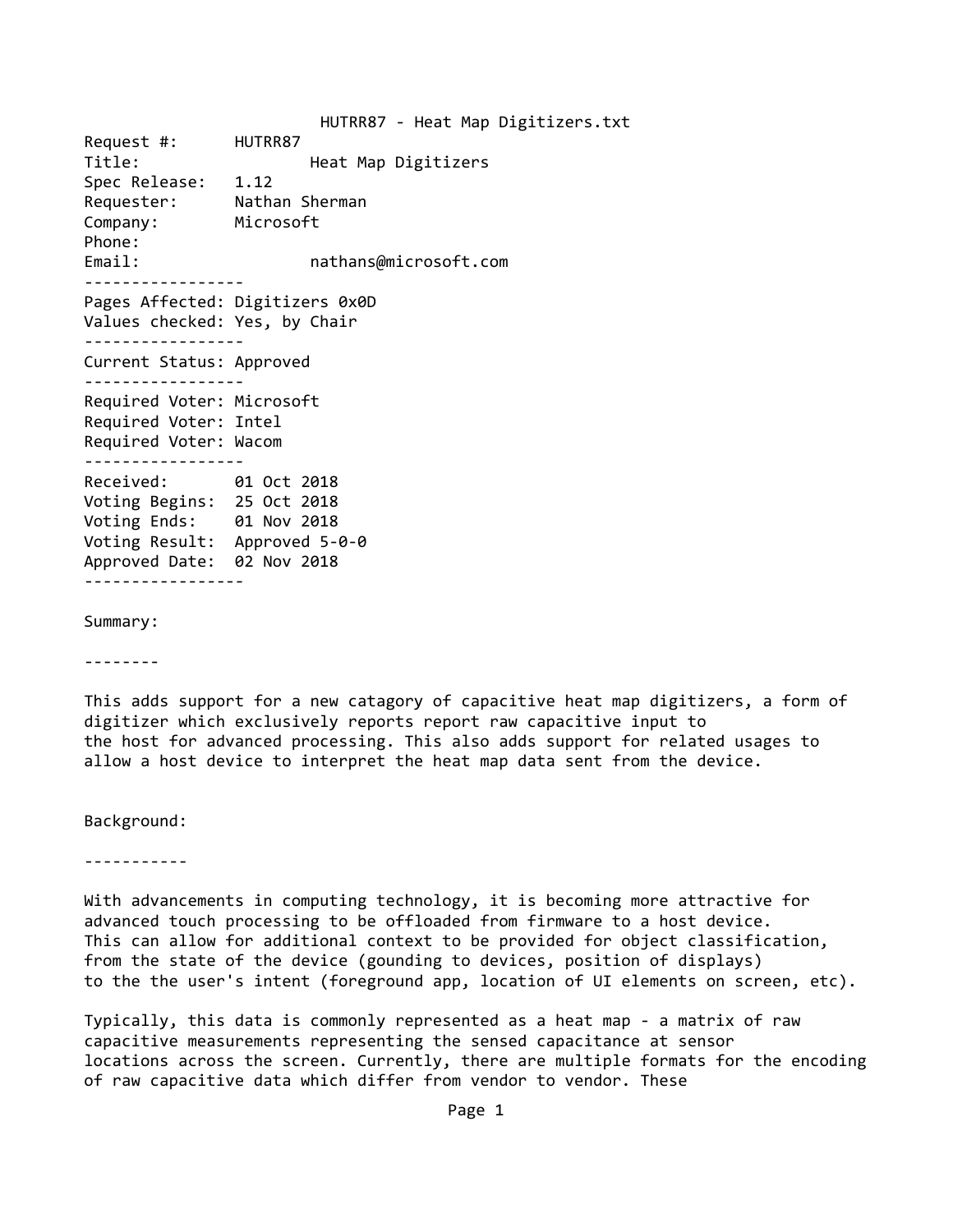HUTRR87 ‐ Heat Map Digitizers.txt encodings allow for heat map data to be sent into multiple reports for reporting of large sensor areas, reporting a subset of the heat map for power savings, and packaging additional data relevant for input processing. Proposal: ‐‐‐‐‐‐‐‐‐ All changes are localized to Chapter 16 Digitizers (0x0D). New usages to be added to Table 18: Digitizer Page 0F Capacitive Heat Map Digitizer CA 16.1 6A Capacitive Heat Map Protocol Vendor ID SV 16.3.1 6B Capacitive Heat Map Protocol Version SV 16.3.1 6C Capacitive Heat Map Frame Data DV 16.3.1 Additions referenced by the above usages: Section 16.1 Digitizer Devices Capacitive Heat Map Digitizer **CA - A digitizer that collects raw** capacitive data in a heat map format and reports to the host device for additional processing. Section 16.8 Heat Map Usages Capacitive Heat Map Protocol Vendor ID SV ‐ Specifies the vendor of the heat map protocol, for interpreting the data associated with an input of Capacitive Heat Map Frame Data, and associated additional input usages which are neccessary for the protocol. This would be a USB‐IF Vendor ID. Capacitive Heat Map Protocol Version SV ‐ Specifies the heat map encoding protocol version, if applicable, to differentiate between multiple protocols developed by a single vendor. Capacitive Heat Map Frame Data DV ‐ Represents a heat map frame from a digitzer. The format of the raw data inside this frame is dependent on the protocol vendor specified in the Capacitive Heat Map Protocol Vendor ID usage.

Response:

‐‐‐‐‐‐‐‐‐